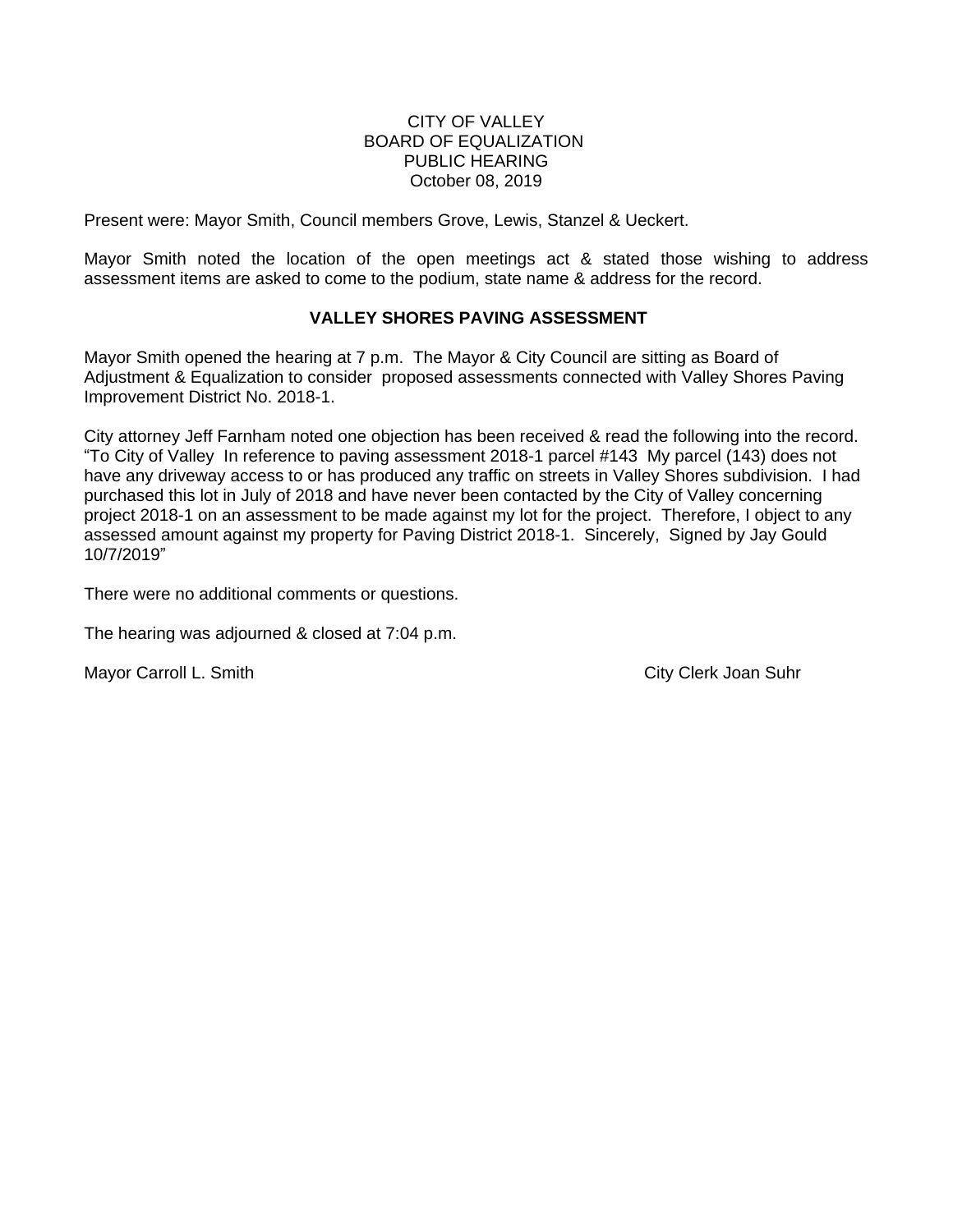## CITY OF VALLEY PUBLIC HEARINGS October 08, 2019

Present were: Mayor Smith, Council members Grove, Lewis Stanzel & Ueckert.

Mayor Smith noted the location of the open meetings act & stated those wishing to address public hearing items are asked to come to the podium, state name & address for the record.

#### **1. CONDITIONAL USE PERMIT**

Mayor Smith opened the hearing at 7:04 p.m. for public input & comment on the Conditional Use Permit application of Two Rivers Sand & Gravel to extend sand & gravel mining operations to the north. Onto Lands, Sec 7, T15N, R10 Irregs. S 601.5 Ft E 1/2, NE 1/4 of the 6<sup>th</sup> P,M, Parcel ID 01064800009. The Planning Commission held a public hearing September 17, 2019 & recommended approval of the request.

Zoning Administrator Michael Burns explained this is an extension to the north of mining operations currently in progress & will tie into an existing conditional use permit issued by Douglas County.

There being no questions or comments the hearing was adjourned at 7:05 p.m.

### **2. Preliminary Plat**

Mayor Smith opened the hearing at 7:05 p.m. for public input & comment on preliminary plat application for part of the NE ¼, of the NE ¼, OF Lands Sec 1, T15. R9, except for Jefferson Circle-Irregs S 720.59 W 661.97 together with N 264.61 S 648.61 W 625.00 E 658 NE ¼ Sec 01.15.09 FKA S 25 Ft lot 24 & all lots 25 thru 86 Country Aire Addition. The Planning Commission held a public hearing September 17, 2019 & recommended approval of the preliminary plat.

Kelly Hinrichs, 223 West Meigs Street – during the flood, all the water drained to that property. The biggest concern is in the event of another flood with those properties built up will it create a dam & no one knows how the water will flow.

Doug Dressen, 10836 Old Mill Road – We are familiar with the property & our review shows it is in the floodplain. The houses will be elevated with the yards sloping down to the streets to drain.

Mr. Hinrichs asked how high the houses will be elevated? Mr. Dressen answered the swale behind your house will still be there.

Linda Lewis – 6' of water in the basement. Mr. Dreesen answered we are not sending additional water, we are not diverting but are maintaining drainage.

Linda Lewis – My driveway is 6" on my side of the lot line, where will the property end? Discussion followed regarding lot lines, right-of-way, drainage & easements. Mr. Dreesen noted easements are for utilities. Michael Burns stated setbacks are 5' for side yards & 25' for rear yards. Jim Olmsted added the houses will face north which would put the back yards toward the Lewis property.

Melanie Hayden read the following into the record: "For the record my name is Melanie Hayden residing at 903 S. Valley View, Valley, NE 68064, a Country Aire Homeowner. It is clear that this new development has stirred up some strong opinions. What I have personaly gathered is that the concern surrounding this project is unanimous, "Where will the water go?" I personally challenge this thought as well. The concern for drainage is valid and justified when you look at the current challenges we face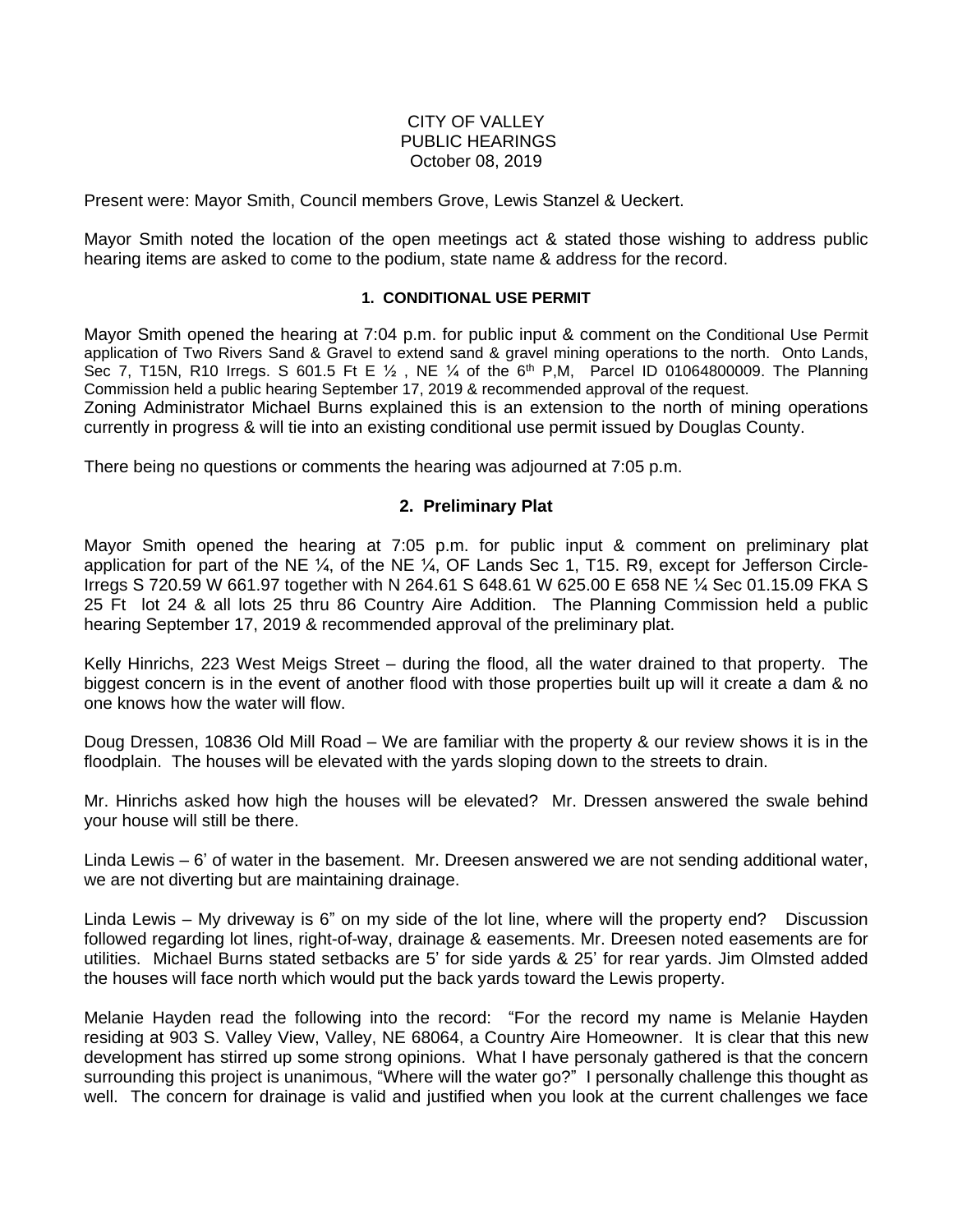today as homeowner's and clearly the history of Meigs Street meeting the North end of Valley View Street that becomes a small pond after something as little as a rainfall. The same problem is also present by the trailer park on S. West Street and W. Condron Street. These concerns have been repeatedly reported to the City of Valley with no result in sight. As homeowners we consistently hear, "We are doing our best." I apologize to be so frank, but your best is not good enough. It is irresponsible for the City of Valley to not make our drainage system maintenance a consistent top priority since we reside in a flood plain.

Now I am a supporter of this new housing development. Our growing community needs it. I have personally spoken with numerous familites and DC West School District Staff members with families that are eagerly awaiting its beginning plases. Now we have an opportunity before us, a developer and team of people that wants to invest into our community. Bringing in exactly what our community is not only desiring but needing. But, unfortunately he (John Tomanek) is taking the brunt of the cities negligence to pay attention to details. Why should he take the heat of current issues that the City has failed to adhere to? We have seen this happen before with this very city council. For instance, the camper pads, residences a year ago expressed their concern and wanted a detail plan of how the city intended to execute the camper pads, Rules & Regulatios. Only to have the issue arise again a year later by our very own Chief of Police, that without city ordinances passed, he has no actual authority to enforce those rules and regulations put in place.

I personally would love to see this housing project pass your vote, but don't slack on the details when enforcing rules and regulations on the developers requirements to maintain and create a proper drainage system that works for everyone neighboring this development. Whether it may be directly towards the developer to be responsible for them, within the subdivision agreement or led by an HOA. It must be something that is in place before a problem occurs. Make signs by the drainage system that state if you dump within them it's an automatic \$500.00 fine. The city of Omaha practices this and it would not be out of the norm. My request is that you be proactive!

I am under the understanding that there has been work orders placed with public works that have not been completed or followed up with prior to the year 2019. Perfect example of what we should be striving for in our community is the drainage system we currectly have on the south side of Meigs Street and between Mayne Street and S. East Street. Why is this type of drainage system not something we are seeing consistently throughout our community? I propose the developer recreate this exact same drainage system within his housing project. Make it deep, concrete it, and place high levee wallls around it in case of an overflow. Most of all, make sure the Hinrich's property located at 223 West Megis Street Valley, NE 68064, does not become a swamp. They are a valuable family within the community. To have what happen to Scott Hall and Flatwater, happen to them would be greatly frowned upon many within our community. Signed Melanie Hayden. "

Mike Champagne, 315 Adams Street – The developer should get permission to dig a ditch, it must be deep, all the way to Maple, add culverts.

There were no additional comments or questions, the hearing was closed & the public hearings were adjourned at 7:22 p.m.

### MINUTES REGULAR MEETNG October 08, 2019

Mayor Smith called the meeting to order at 7:22 p.m. Present were mayor Smith; council members Grove, Lewis, Stanzel & Ueckert, city attorney Farnham, city clerk Suhr

Mayor Smith noted the location of the open meetings act, & stated one copy of all reproducible written material to be discussed at this meeting is available for examination or copying.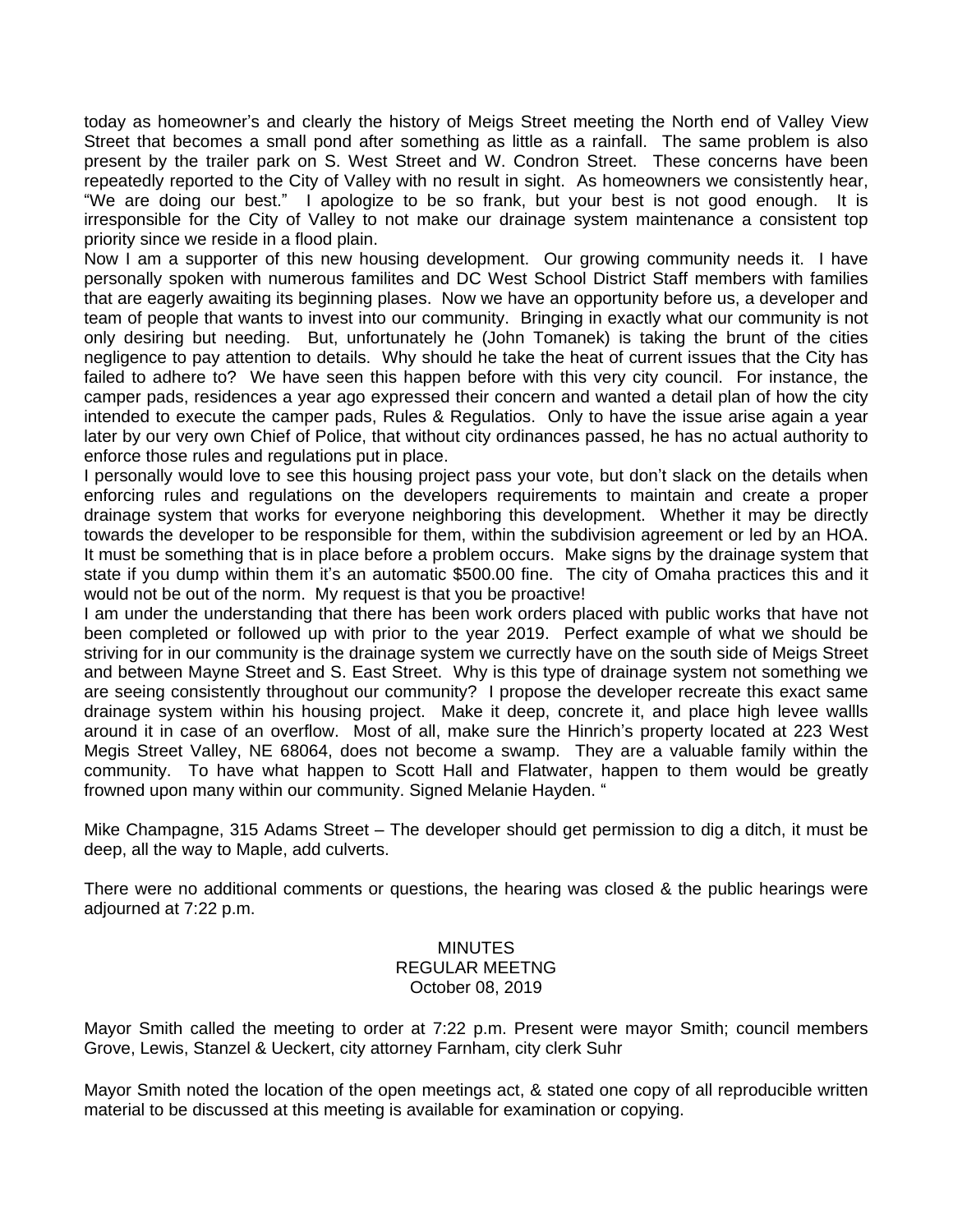Council member Stanzel led the Pledge of Allegiance.

Proof of publication was on the council desk.

Visitors and Correspondence –The Mayor invited anyone present who wished to address an agenda item and is not on the agenda to come forward at this time, noting they will have three minutes to speak. There was no correspondence.

Stanzel moved to approve the agenda. Grove seconded. All in favor, motion carried.

Stanzel moved to approve the consent agenda. Grove seconded. All in favor, motion carried. Consent agenda items were: Accept 9/10 & 9/26 minutes, Treasurer's report, September payroll, September Keno receipts \$4,090.56, PeopleService report & September 17 Planning Commission Minutes; Approve bills paid during the month & bills & additional bills presented for payment;.**Supplies:** Ace 738.67**;** ARPS 774.88 Amazon 2,480.09; Bomgaars 167.88; Core & Main 837.00; Evoqua Water Tech 14407.60; Iowa Pump Works 6599.09; Jensen Tire 668.00; John Deere Financial 1393.48; Kirby Auto 161.21; Larsen International 519.75; Canteen 270.76; Lowes 910.67; Martin Marietta 1431.98; Menards 524.54; Michael Todd 862.20; OfficeNet 426.09; Petty Cash 40.70; Power Plan 1614.27; Regal Awards 93.00; Rock Hill Sports 999.00; Rob's Oil 917.66; Tractor Supply 128.48; Wex 1813.70; **Services:** Aflac 935.82; Bauer Built 3410.65; Blue to Gold 235.00; BCBS 10320.34; Black Hills 165.96; Cox 1004.61; Chlor. Inc. 1674.70; Daily Record 74.90; Gazette 29.03; Dept. of Rev. 671.31; DC Env 464.20; Elkhorn Fence 1100.00; Everetts 89.45; Wayne George 6525.00; J Farnham 4500.00; FNB 5962.50; FSB 5962.50; Fremont Util 18503.53; Hayden Lawn Care 700.00; J.D. Car Wash 48.45; Jetters Plumbing 346.95; Iowa Library Assoc. 160.00; Jetco 42394.00; Linc Finan 1002.92;LNM 13234.00; L & L 1537.67; M Matzen 776.60; MAPA 953.00; Millard Sprinkler 5690.00; Mun. Code 80.00; NE Sweep 2314.53; NCS 864.03; NE Sheriff's Assoc. 75.00; O & P 50740.64; OPPD 16888.06; PeopleService 23521.00; Pap San 227.33; Century Link 119.75; Trekk 771.70; Twin Rivers Y 2673.36; Two Rivers Pumping 280.00; Util. Sec. 800.00; West-E-Con 3673.46; Window Pro 20.00; 3 Points Dev. 326,833.00; Mallard Landing 425,820.01; Lanoha/Bluewater 18,8077.39; Menards Inc. 121,080.85; **Taxes:** Fed 23,067.27; NE 3498.42; **Reimburse/Refund**: L. Bequette 295.45; J. Suhr 67.55; USPS 91.88;John

Sullivan1000.00;Bertelsen/Bergman/Jung/Harrington/Pace/Johnson/Hazelwood/Turner/Brewser/Laverd ure/Greenwood/Westin/Blossom/Desoe/Lierman/Ulrich/McDermott/Vencil/Hartman/Yin/Siedlik/Backma n/Snow 150.00.

Ueckert made a motion to designate First Nebraska Bank as the official depository of the City of Valley. Stanzel seconded. All in favor, motion carried.

John Trecek, Ameritas Investment explained that when Ginger Cove & Ginger Woods were annexed the city took over their bonded debt. The interest on the issues is 4.50% to 4.55%. By combining the two issues into one, the city can eliminate the additional annual bank fees & reduce the interest rate to 1.10%, realizing a savings of \$60,787. He recommended waiving the three readings for the bond ordinance.

Council member Grove introduced, read & moved for passage of Resolution No. 2019-40 to call for payment & redemption of General Obligation bonds-Series 2012, \$315,000. Lewis seconded. All in favor, motion carried. A true, correct & complete copy is on file at city hall.

Council member Ueckert introduced, read & moved for passage of Resolution No. 2019-41 to call for payment & redemption of General Obligation bonds–Series 2014, \$435,000. Grove seconded. All in favor, motion carried. A true, correct & complete copy is on file at city hall.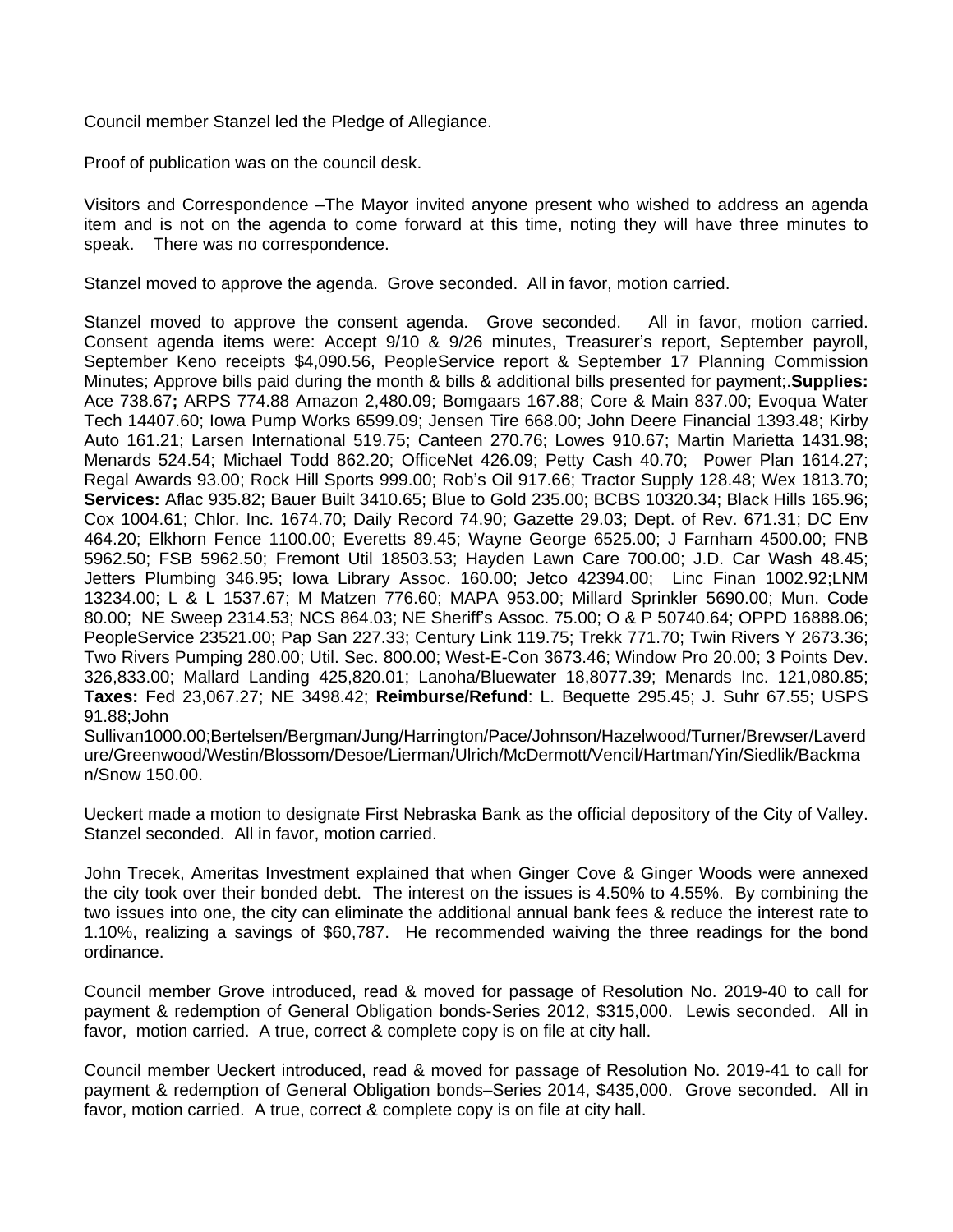Council member Stanzel moved to suspend the rules for consideration of Ordinance No. 726 entitled: AN ORDINANCE AUTHORIZING THE ISSUANCE OF GENERAL OBLIGATION VARIOUS PURPOSE REFUNDING BONDS OF THE CITY OF VALLEY, NEBRASKA IN THE PRINCIPAL AMOUNT OF SEVEN HUNDRED SIXTY THOUSAND DOLLARS (\$760,000.00) FOR THE PURPOSE OF REFUNDING THE CITY'S OUTSTANDING GENERAL OBLIGATION BONDS, SERIES 2012, AND REFUNDING THE CITY'S OUTSTANDING GENERAL OBLIGATION BONDS, SERIES 2014; DIRECTING THE APPLICATION OF THE PROCEEDS OF SAID BONDS; PRESCRIBING THE FORM OF SAID BONDS; PROVIDING FOR THE LEVY AND COLLECTION OF TAXES TO PAY THE SAME; PROVIDING FOR THE SALE OF THE BONDS AUTHORIZING THE DELIVERY OF THE BONDS TO THE PURCHASER; AND ORDERING THE ORDINANCE PUBLISHED IN PAMPHLET FORM. Ueckert seconded. All in favor, motion carried

Council member Stanzel moved for final passage of the ordinance. Ueckert seconded. All in favor, motion carried. A true, correct & complete copy is on file at city hall.

Council member Lewis introduced, read & moved for passage of Resolution No. 2019-42 to levy special assessments against certain lots & parcels specially benefitted by the project known as Pavement Improvement District 2018-1. Grove seconded. Discussion: Al Jenkins, 8038 North 281<sup>st</sup> Avenue asked if the final levy amount is \$1787. Mr. Farnham replied, "It is & you have 50 days from today to pay without interest. The interest rate will be set at 3% with a 5-year payback period. The County will send statements." Jay Gould, Lot 143, bought the lot in 2018 & was not aware of the paving district, have not used the street and have no access. Council member Lewis asked what his intentions were for the lot. Council member Grove asked if he plans to use the street to access the property. Mr. Gould has no plans at this time. Mayor Smith noted there was a town hall meeting in July of 2018, everyone was notified. Mr. Farnham added that the law says your property is specially benefitted by the road. VOTE; All in favor, motion carried. A true, correct & complete copy is on file at city hall.

Council member Grove introduced, read & moved for passage of Resolution No. 2019-43 to authorize building official Michael Burns to issue a conditional use permit to Two Rivers Sand & Gravel to extend mining operations to the north. Lewis seconded. All in favor, motion carried. A true, correct & complete copy is on file at city hall.

Kelly Hinrichs had nothing to add to concerns he had voiced during the public hearing regarding the proposed Country Aire development.

Council member Stanzel moved to approve the Preliminary Plat of Country Aire 2 in part of the NE ¼, of the NE ¼, of Lands Sec 1, T15. R9, except for Jefferson Circle-Irregs S 720.59 W 661.97 together with N 264.61 S 648.61 W 625.00 E 658 NE ¼ Sec 01.15.09 FKA S 25 Ft - lot 24 & all lots 25 thru 86 Country Aire Addition. Ueckert seconded. VOTE: YES; Stanzel, Ueckert, Grove. NO; Lewis. Motion carried.

Council member Grove moved to suspend the rules consideration of Ordinance No. 727 entitled: AN ORDINANCE VACATING A PORTION OF THE RIGHT-OF-WAY IN THE STREET KNOWN AS JEFFERSON CIRCLE. Stanzel seconded. All in favor, motion carried

Council member Grove moved for final passage of the ordinance. Stanzel seconded. All in favor, motion carried. A true, correct & complete copy is on file at city hall.

Council member Stanzel introduced, read & moved for passage of Resolution No. 2019-44 consenting to the disconnection of certain territory from the corporate limits of the city of Valley. Ueckert seconded.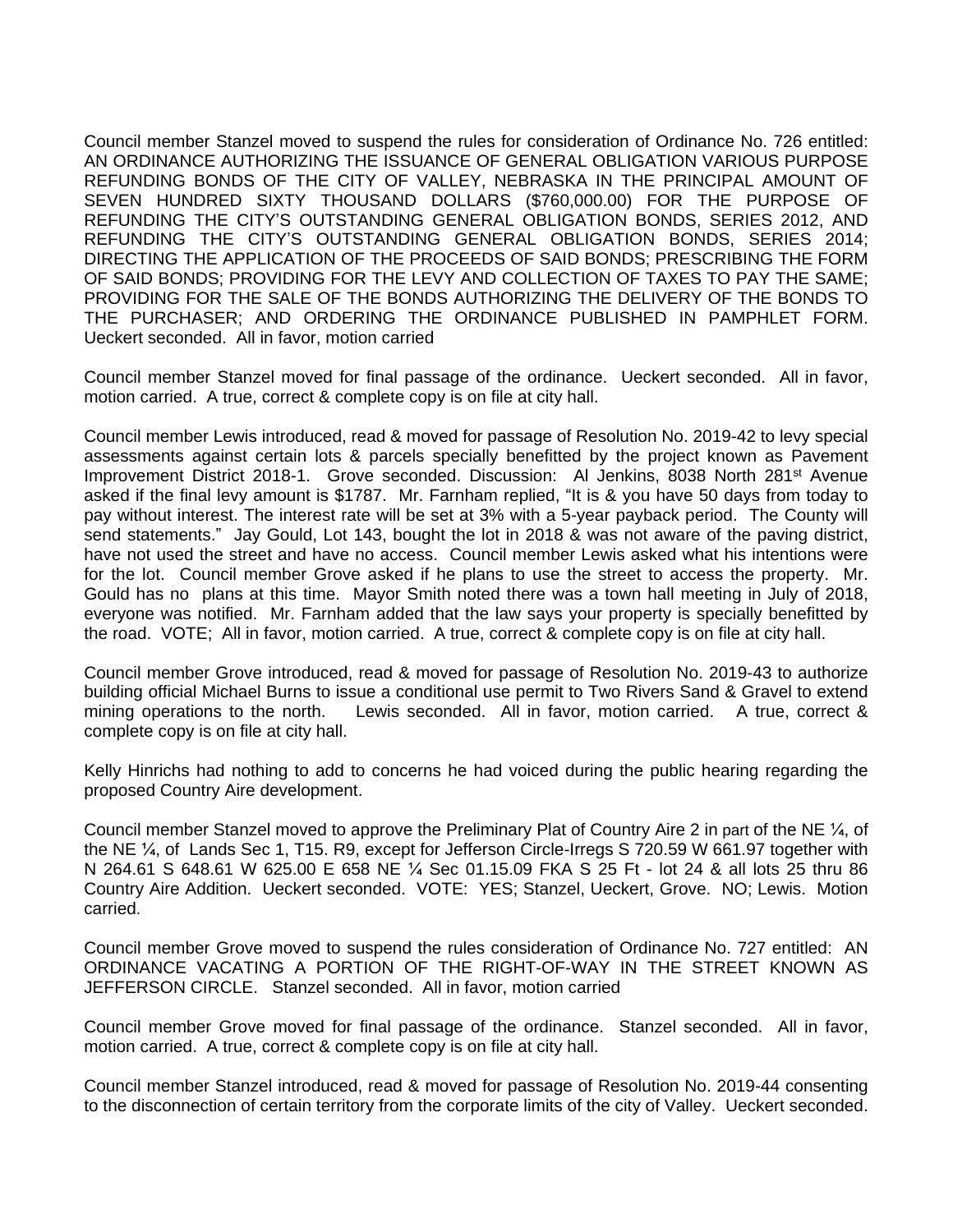VOTE: YES; Stanzel, Ueckert, Grove. NO; Lewis, motion carried. A true, correct & complete copy is on file at city hall.

Stanzel moved to table action on Ordinance No. 728 & Ordinance No. 729, pending more information. Lewis seconded. All in favor, motion carried.

Council member Lewis introduced, read & moved for passage of Resolution No. 2019-45 that parking be prohibited on one side of the street as follows: the east side of 286<sup>th</sup> Street, the south side of Potter Street, the west side of North 285<sup>th</sup> Avenue Circle & the west side of 285<sup>th</sup> Circle. Stanzel seconded. All in favor, motion carried. A true, correct & complete copy is on file at city hall.

Assistant Clerk/Treasurer Cheryl Eckerman reported on progress with FEMA applications: Work has been completed & fully documented on the emergency protective measures, 294<sup>th</sup> Street culvert & 252<sup>nd</sup> Street bridge, Meigs & Ginger Woods lift stations, meter readers & city wide debris removal projects. Site inspections will take place October 10 for Front Street, Meigs & Gardiner storm water pumping stations, Valmont wastewater lift station, baseball field & Pines entrance/culvert. Another site inspection will be scheduled once the sewer system televising has been completed.

City Engineer – a. Water System Improvements (Ginger Cove/Ginger Woods) Greg Perry reported the wells have been decommissioned. Street repairs at Ginger Cove are almost completed. There is significant restoration work to be done from lots 44 to 72 in Ginger Woods.

b. Flatwater Phase  $I -$  OPPD has power to the site & they should be able to fire up the lift station soon.

c. 2019 flood recovery Sewer CCTV project – Jim Olmsted reported there is damage to parts of the 21,000 feet of sanitary sewer mains. The mains must be televised to determine the location & extent of the damage. Two vendors submitted bids to complete the project. The engineer recommended approval of the bid from Utilities Service Group.

Stanzel moved to award the bid of \$31,554.90 for 2019 sanitary sewer TV inspection to Utilities Service Group. Grove seconded. All in favor, motion carried.

d. 2019 flood recovery Gardiner Street Stormwater Pumping Station – The converted lift station was severely damaged & will be replaced with a more robust station. The project will be completed next spring. The two buildings currently at the site will be demolished. It will need to be designed, bid & built. The Trails, Papio NRD & D C West will meet to discuss drainage issues along Center Street.

e. 2019 flood recovery Valmont lift station rehab – Will need to be completely refurbished.

f. 2019 flood recovery Ballfield Restoration Project – Mr. Olmsted has reached out to Joe Hansen for additional information.

g. 2019 flood recovery Pines Culvert and intersection replacement – Bids for the project will be opened October 10.

h. 2019 flood recovery Highway 64 silt removal – Three bids were received. There was a huge spread in bids submitted.

i. National Weather Service / Lyman Richey ditch grading – Three bids were received again there was a big spread in the bids submitted. The city has agreed to pay 1/3 of the project cost.

Stanzel moved to award the bid of \$6,433.00 for Highway 64 silt removal & to award the bid of \$6,983.00 for Highway 64 Drainage improvements to Mike Grefe Excavating. Ueckert seconded. All in favor, motion carried.

j. Miscellaneous – Country Aire, Section 2 is in the final plat stage.

The final plat for Flatwater Phases 2 & 3 is close to submission for approval

Groundscapes Utility Extensions – Thompson Construction will be working under Darland Construction. Work will begin in one week.

There was discussion about the backwash recovery system at the water treatment plant.